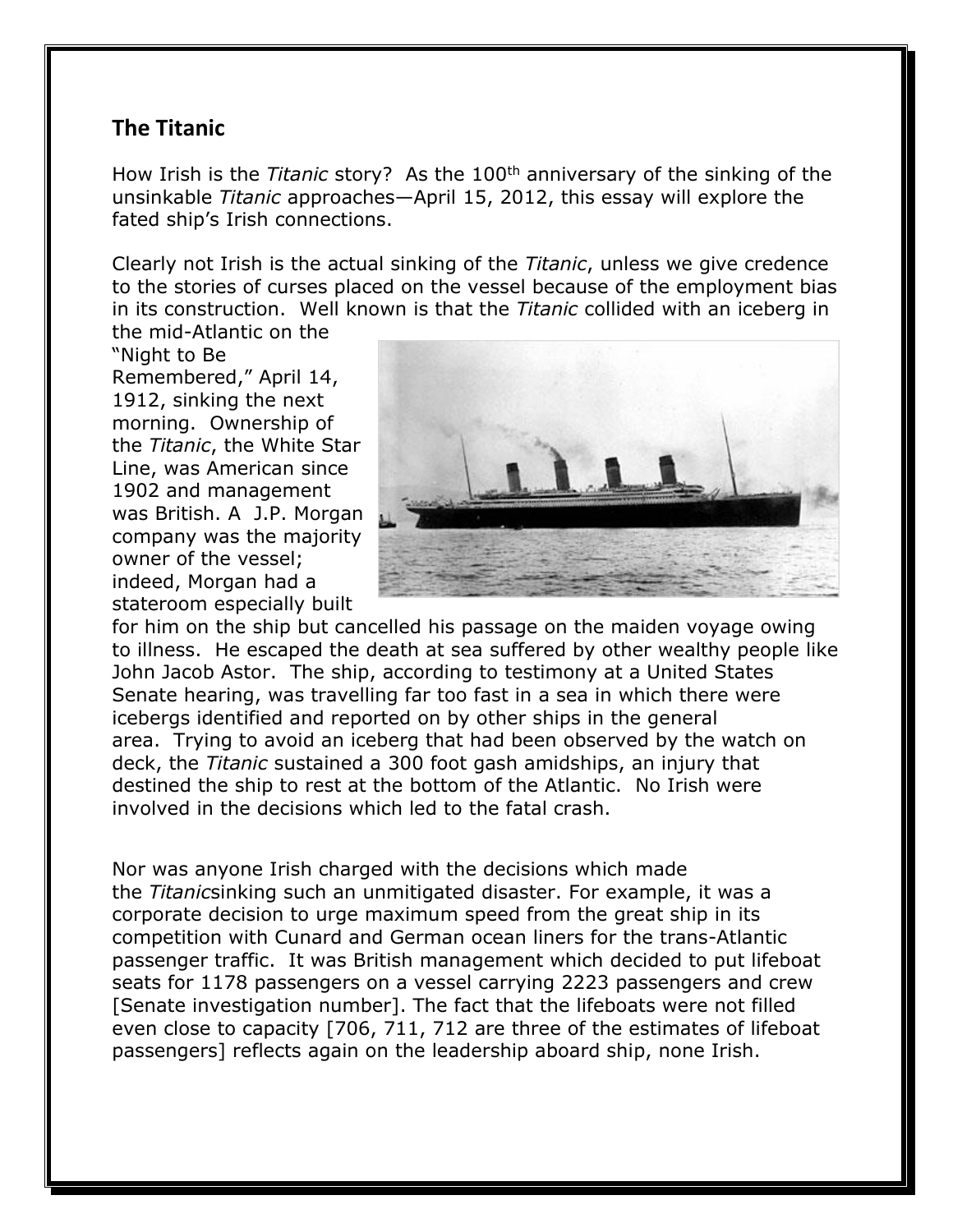A word about the numbers associated with the *Titanic* disaster: Depending on the source, the total number of people on the *Titanic* is reported as high as 2265 and as low as 2201. The number who lost their lives also varies among official reports: 1517 [Senate]; 1503 [British Board of Trade]; 1490 [British Enquiry].

Since we are citizens of the land into which we are born, the *Titanic* is Irish by birth, not a citizen of an independent Ireland—that would happen in 1922—but, nonetheless, born in an Irish city, Belfast. She was built by Irish laborers and mechanics at the Harland & Wolff shipyards. The Irish who built the *Titanic* were almost entirely Protestant Irish. The lot of the Roman Catholic working class in Belfast was not a happy one in the time of the *Titanic* and before and after the *Titanic,* for that matter. The tenor of intolerance in Ulster in that time can be gauged in the sermon of Dr. William McKean on Ulster Day, September 28, 1912: *The Irish question is at bottom a war against Protestantism; it is an attempt to establish a Roman Catholic ascendency in Ireland….* Stephanie Barczewski's book on the *Titanic* underscores that Irish Catholics were blocked from many of the better jobs in Ulster. She writes, "Almost all… workers were Protestant… defending their privileges… from the flood of predominantly Catholic emigrants pouring into Belfast." In 1912, she reports, the Catholic Irish held 9% of the jobs in shipbuilding and engineering but were 24% of the population. Tracing conflict back to 1864, Barczewski relates an incident in which Harland & Wolff shipwrights demanded the dismissal of all Catholic navvies who attended the unveiling of a statue of Daniel O'Connell in Dublin. Harland rebuffed the demands. Home Rule agitation, in 1886, led to shipbuilders loyal to the Orange Order roaming the streets of Belfast armed with scraps of metal pipe in Catholic neighborhoods. The Catholics in the shipyard were so worried for their safety that, of the 225 Roman Catholics employed in the shipyard at that time, 199 quit over fear for their lives. In the decades of the *Titanic*, the police found the H&W yards so dangerous that they were reluctant to enter through the gates. Three months after the *Titanic* launching, Unionist workers evicted all Roman Catholics from the yards in retaliation for an attack on a Presbyterian Sunday School outing by Roman Catholics. The anti-Catholic atmosphere at Harland & Wolff assured that few Irish Catholic laborers helped to construct the *Titanic*.

The more recent history of Harland & Wolff's employment policies is easier to quantify than it was in the time of the *Titanic*owing to reporting requirements. Jonathan Bardon in his *History of Ulster*, says, "… hard evidence [of discrimination in private employment] is available for the 1970s onward." That evidence shows four hundred Roman Catholics in a workforce of 10,000 at Harland & Wolff in 1970. The Fair Employment Agency's records in 1978 show only 4.8% of employees in Shipbuilding and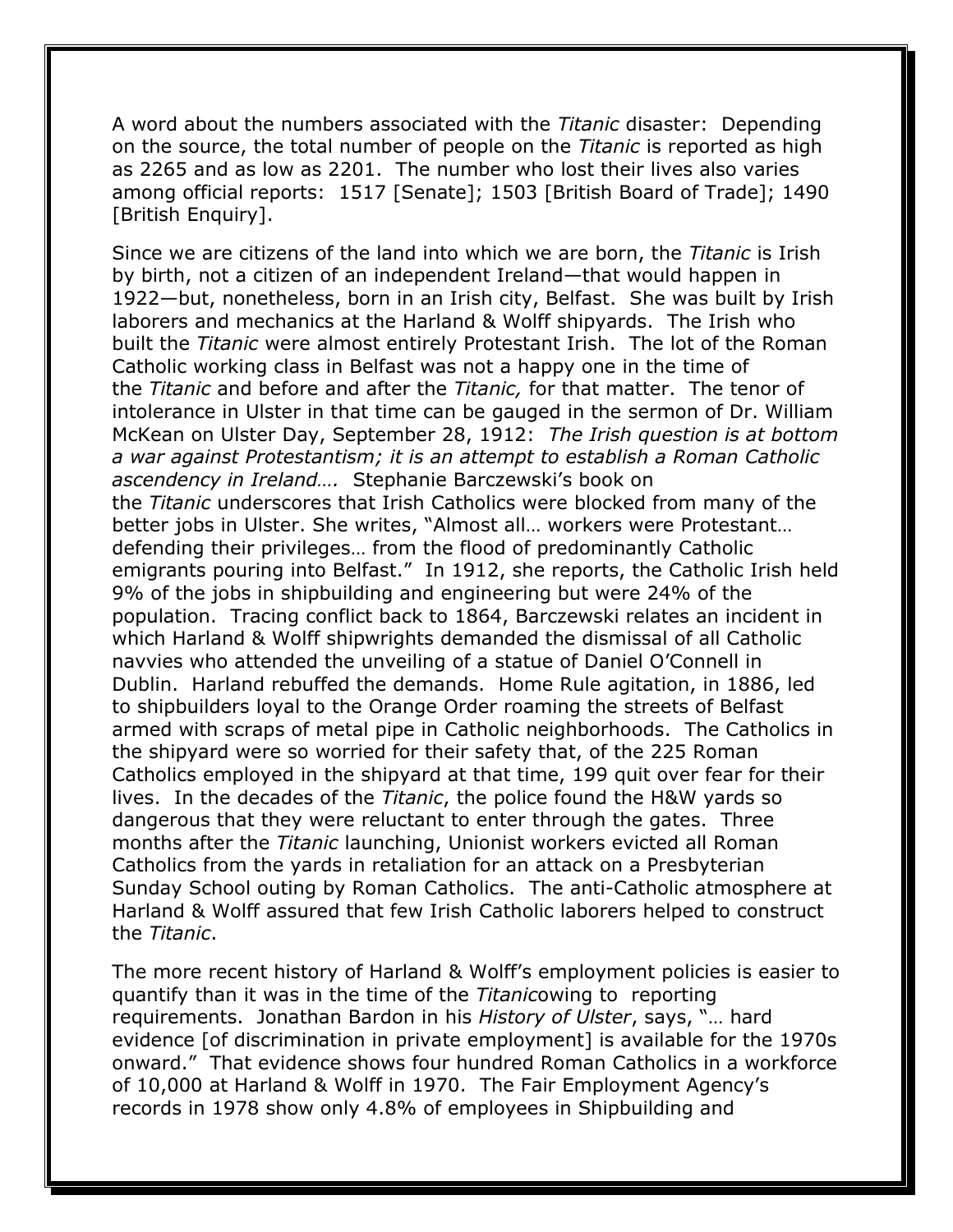Engineering were Catholic. There is no doubt that the *Titanic* was built by an Irish work force, an Irish work force more attracted to the Orange than the Green.

Owing to Harland & Wolff's biased hiring practices which kept Irish Catholics from working on the *Titanic*, many stories and legends sprang from the sinking of the unsinkable *Titanic*. One is that one of those few Catholic workers painted "Let God sink this vessel if he can" on the side of the *Titanic*. Seems this painter did not have a belief in an omnipotent god. Another is the "No Pope" legend. It goes like this: The vessel's registry number—3909 04—if written in longhand and looked at in a mirror will read "No Pope." This legend embodies the hope of the injured parties that H&W's discriminatory hiring policies would be met with retribution*.* Some call this legend the Curse of the *Titanic*. In fact, the *Titanic* had never had the No Pope number assigned to it. Its registry was 131,428 and its yard number was 401. So much for the Curse. There is also a message in a bottle story related to the *Titanic*. Jeremiah Burke of Cork, who did not survive the tragedy, is said to have put a note in a holy water bottle: "From Titanic. Good Bye all." The bottle, the story goes, washed up on shore a year later near his home in Cork. These stories have a wonderful Irish feel about them.

The last landfall seen by passengers on the *Titanic* was Ireland. After embarking passengers at Southampton and Cherbourg, the *Titanic* took on passengers at Cobh (called Queenstown then). The list of the Queenstown passengers reads like a list of the members of the Irish Cultural Society three Kellys; three Murphys; six Rices; a McCormack and an O'Connell, and so on. These 113 Irish passengers were a part of the total steerage list of approximately 712 passengers. Only thirty-four of the 113 Irish were rescued, one being Ellen Shine, grandmother of Christine Quinn, President of the New York City Council. Was there discrimination against the Irish as the vessel was being evacuated? Probably not. But class distinction, steerage vis-à-vis first class, most likely affected the rescue effort. 62% of first class passengers were rescued while only 25% of steerage survived. The rescue effort's chief goal was women and children first regardless of ethnicity. Unlike the bias in the building of the *Titanic*, there was no anti-Irish bias in the tragic mismanagement of the rescue effort.

One of the most well-known survivors of the *Titanic* was not a steerage passenger; in fact, she was a first class passenger travelling with the Astors. She was the almost legendary Unsinkable Molly Brown. Margaret Tobin was a Narrowback, daughter of Irish immigrants. Her husband J.J. Brown, also child of Irish immigrants, became a millionaire through gold mining in Colorado. Margaret spent much of her wealth in self-improvement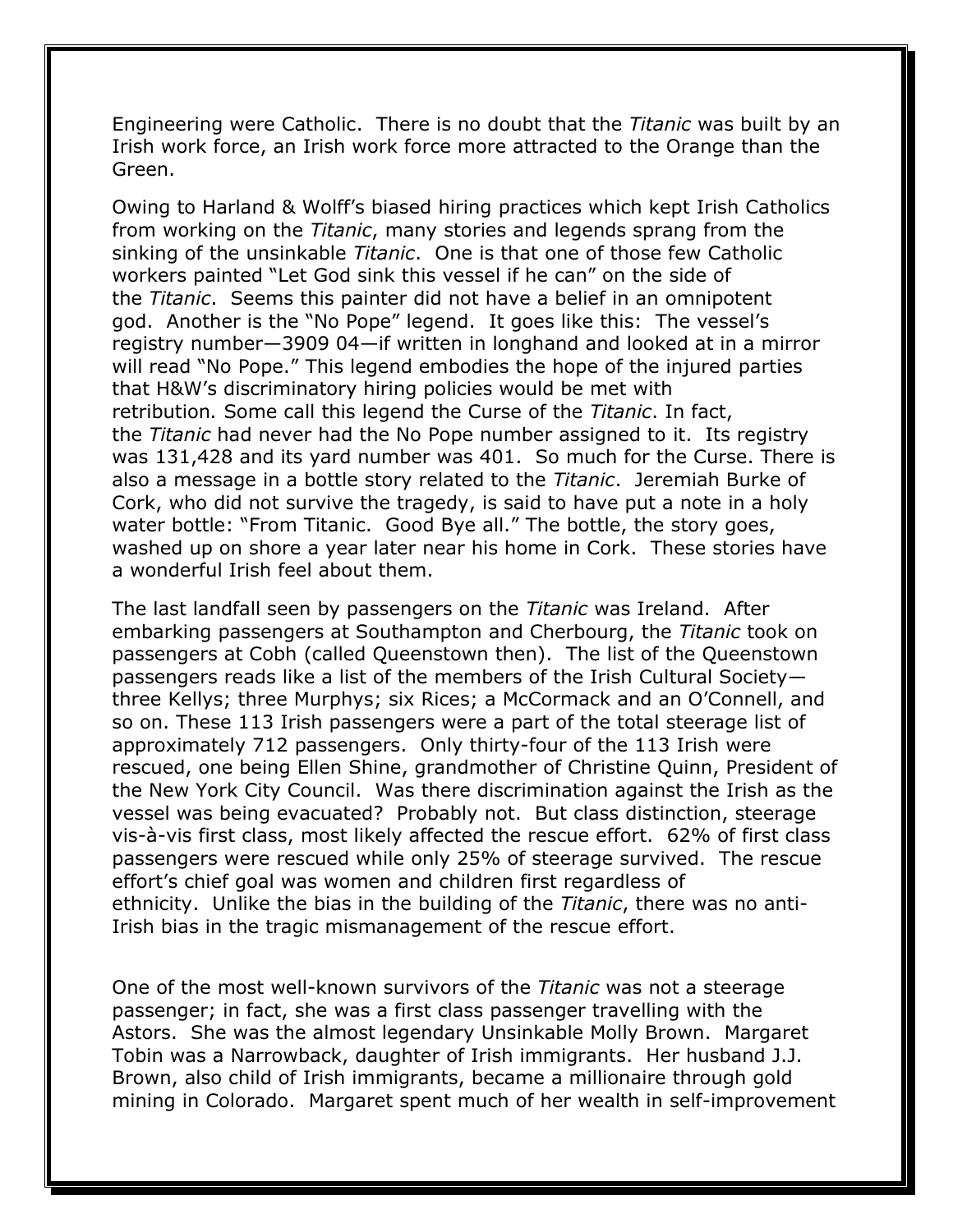and on the arts. In fact, she boarded the *Titanic* at Cherbourg after a trip to Egypt. Attributed to her is her taking command of Boat 6 and insisting that the boat attempt to rescue passengers in the water. Aboard the *Carpathia*, which was the rescue vessel for most of the *Titanic* survivors, Margaret raised money for the less fortunate survivors. Over the years, she kept in touch with some of the survivors and aided them financially. Played by Tammy Grimes on Broadway and in the movies by Debbie Reynolds and Kathy Bates, Molly Brown seems to have had an Irish sense of humor as noted in a letter to her daughter after the rescue: "After being brined, salted, and pickled in mid-ocean, I am now high and dry." Margaret Tobin Brown lived her last days as a resident of the



Barbizon Plaza Hotel in New York City and is buried in Holy Rood Cemetery in Westbury. Hers is a *Titanic* story of courage and unselfishness of which the Irish can be proud.

How Irish do movies make the *Titanic* story? In the film "The Unsinkable Molly Brown," about the only Irish touch is Margaret's father's brogue and her Huck Finnish Tom-boy portrayal by Debbie Reynolds. About the only Irish in the 1953 "Titanic" is a defrocked, alcoholic priest, played by Richard Basehart, returning to America. He finds his inner priest in the last hours of the sinking. In "A Night to Remember" (1958), there is a realistic Irish village scene of a priest and the community seeing parishioners off on their voyage to America, and in steerage scenes, the audience sees many Irish faces, the performance of a jig, and hears Irish music and lyrics. The blockbuster James Cameron "Titanic" is the most Irish of the *Titanic*films. Irish music plays as Leonardo DiCaprio runs to catch the about-to-depart *Titanic*. Molly Brown, played by Kathy Bates, is an important figure in the film. There is a lengthy scene of a céilí in steerage with a lively jig, tin whistles, a bodhrán, pipes and a squeeze box adding to the Irish flavor of the scene complimented by pints of Guinness. This film, owing to its popularity, has probably done more to write an Irish chapter into the *Titanic* story than any other influence.

In this Narrowback's family, the *Titanic* story was not a part of our oral history. We heard plenty about the Black and Tans, the great sport of hurling, Eamon deValera, the Shannon Scheme, holy wells, how to read tea leaves, turf, but no *Titanic*. Surely, in April 1912 the newspapers in County